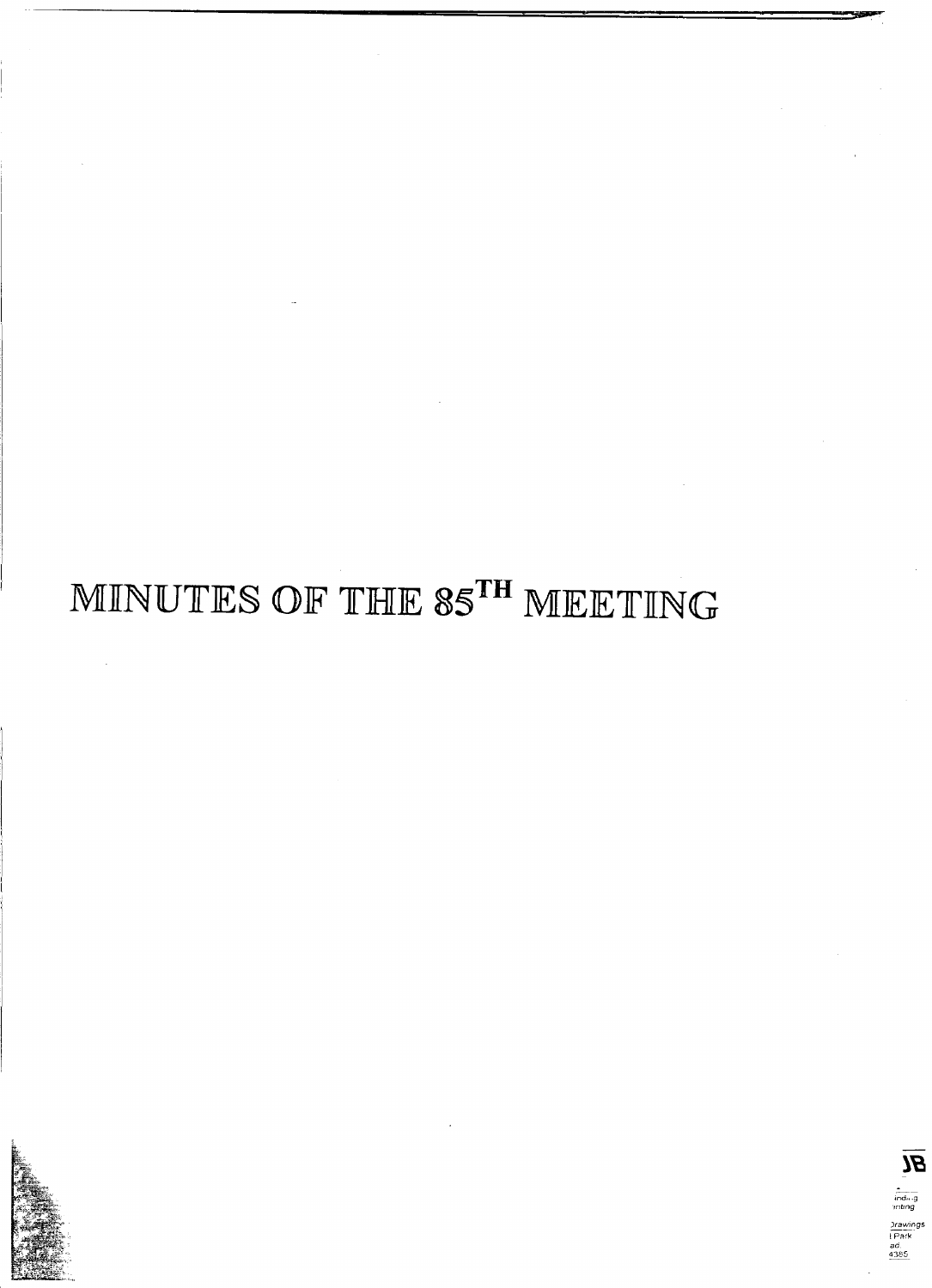## **FEDERAL GOVERNMENT EMPt67E"Es:HOUSING FOUNDATION AL-ASGHAR PLAZA(1sT & 2 ND FLOOR) BLUE AREA ISLAMABAD**

**\*\*\*\***

ę

F.No.18(2)/2004-HF(A)/85 Islamabad, the  $14<sup>th</sup>$  February, 2006

**6.** J **¥. ) ~&1**

"<br>I? **)n**

**"1**

**FEDERAL HELD ON 85 EXECUTIVE COMMlnEE MEETING OF THE**  $85^{\text{TH}}$ **GOVERNMENT EMPLOYEES HOUSING FOUNDATION 04-02-:'** ~J6 Subject:-

The 85<sup>th</sup> Executive Committee meeting of the Federal Governmer Employees Housing Foundation was held on Saturday, 4th February, 2006 at 12 oc noon in the Committee Room of *M/O* Housing & Works, Block 'B', Pak. Secretariat, . Islamabad.

The minutes of the said meeting are enclosed for your information 2. please.

(Shamim Gul Durrani) Assistant Director (Admn)

Mr. Abdur Rauf Chaudhry, Secretary, *Mlo* Housing & Works, Islamabad.

Mr. Abdul Ghani Sameen, Financial Advisor (Works), Islamabad.

Brig. Nusratullah, Member Planning, CDA, Islamabad.

5.



\

 $7<sub>1</sub>$ Mr. Ali Akbar Sheikh, Director General, F.G.E. Housing Foundation.

> Deputy Secretary (Admn), *Mlo* Housing & Works, Islamabad

Mr. S.M. Junaid,<br>Senior Joint Secretary, *M/O* Interior, Islamabad.<br>*Mr. Abrar Alam,* 

Senior Joint Secretary, M/O Housing & Works, Ibd.

Mr. Muzaffar Hussain Manjai, Joint Engineering Advisor, M/O Housing & Works.

8. Mr. Ali Akbar Sheikh, Director General, Pak. PWD, Islamabad.

10. Rana Taj *Muhammad* Khan, *Co-opted* Member.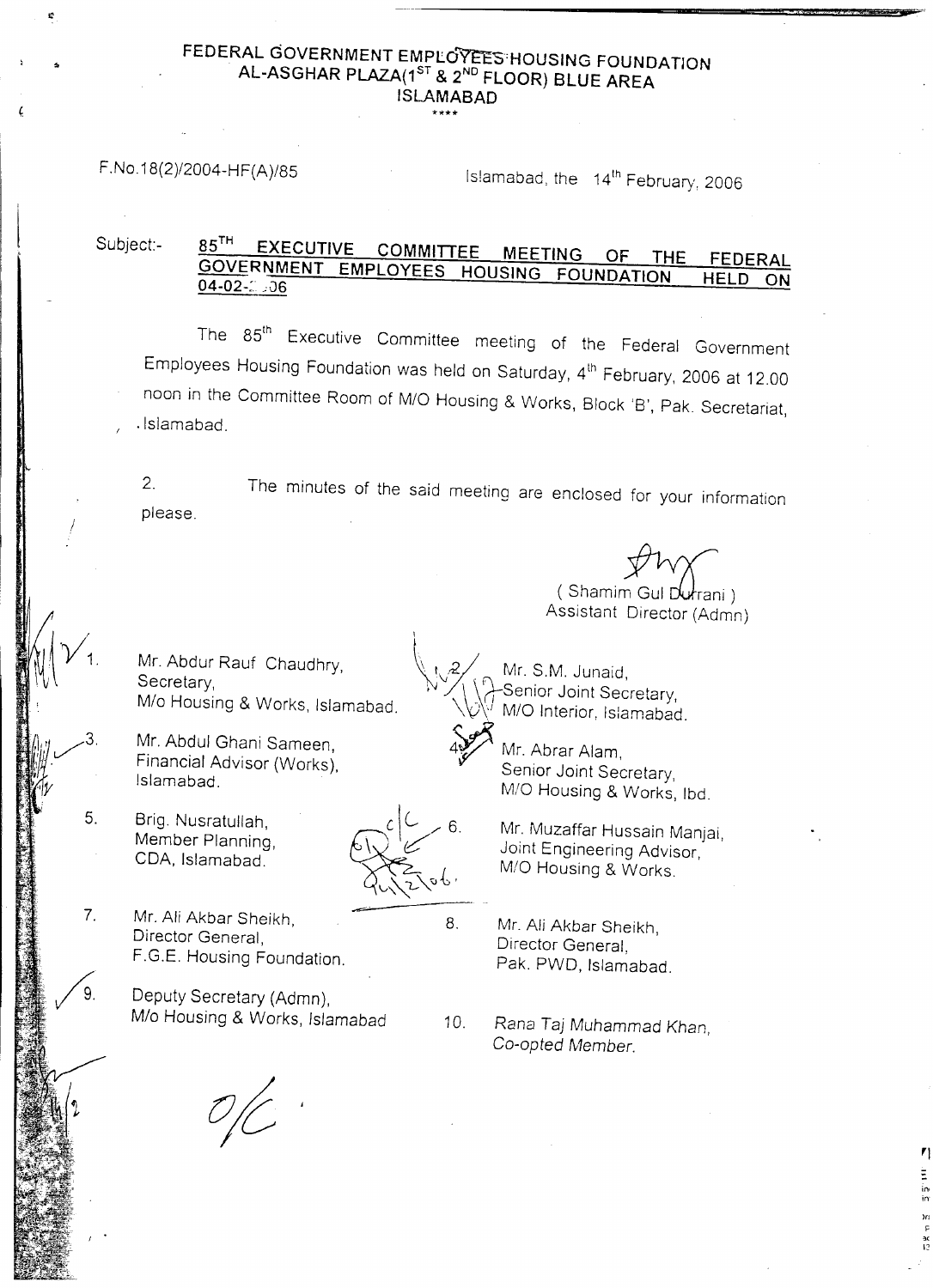#### FEDERAL GOVERNMENT EMPLOYEES HOUSING FOUNDATION <code>AL-ASGHAR PLAZA</code> (1 $^{\text{ST}}$  & 2 $^{\text{ND}}$  FLOOR) BLUE AREA ISLAMABAD \*\*\*\*

# Subject: - MINUTES OF 85TH MEETING OF THE EXECUTIVE COMMITTEE HELD ON 04-02-2006.

The  $\omega$ <sup>th</sup> meeting of the Executive Committee was held on 04-02-2006 at 12.00 noon in the Committee Room of Ministry of Housing & Works, B-Block, Pak. Secretariat Islamabad. Secretary, Housing & Works was in chair. List of participants is attached.

2. The meeting commenced with recitation from the Holy Ouran.

3. The Chairman welcomed the participants. The agenda items were then discussed as under: -

#### Agenda Item NO.1:

# CONFIRMATIION OF MINUTES OF 84TH MEETING HELD ON 15-1-2006.

4. Since no objections, observations or comments were received, the minutes of 84<sup>th</sup> meeting were confirmed.

# Agenda Item NO.2 *I •*

## IMPLEMENTATION STATUS OF THE DECISIONS TAKEN IN THE 84TH MEETING OF THE EXECUTIVE COMMITTEE

5. On presentation of the implementation status of the decisions taken in the 84<sup>th</sup> meeting, the Executive Committee expressed its general satisfactic

> **tUB** E 3ind",g 'rinting <u>o</u> d Park )ad  $~\tilde{}~$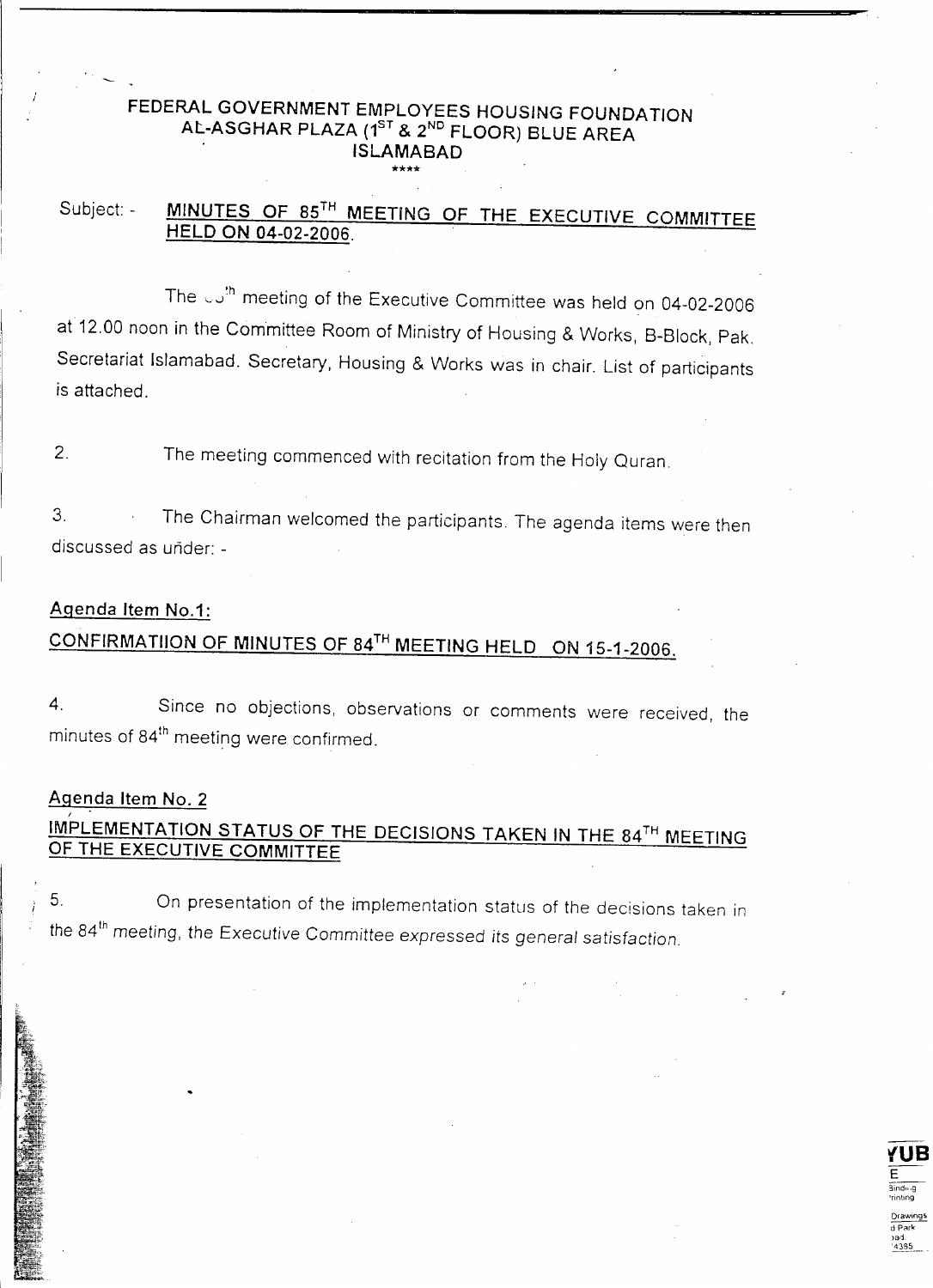## Agenda Item NO.3:

# ACQUISITION OF LAND IN SECTOR G-14/1, 2,3, OF PHASE-IV

6. Executive Committee was briefed about the efforts made so far in acquisition of land and assessment of built up structures. It was informed that award for acquisition of land was announced on 29<sup>th</sup> January 2005. A sum of Rs.1000 millions has already been placed at the disposal of LAC, while balance of Rs.1846 millions is yet to released. Out of these Rs.1000 millions placed at the disposal of LAC, the Housing Foundation has since received only Rs.556 millions from the allottees towards cost of land whereas almost Rs.444 millions have been paid to LAC from the overall deposits of various phases available with Housing Foundation. The Housing Foundation is therefore not in a position to instantly spare more funds to be deposited for acquisition of Phase-IV because if the Housing Foundation withdraws any more funds from existing development schemes then the development works of Phase-III will suffer badly where immediate payments are required.

-""sF'"

'UB'

nd., nhng rawing P?rk id.  $\frac{1}{2}$ 

*7. The* affectees of the said sectors are demanding for early payment. The delay in payment may result in further complications. In order to generate more revenue, various proposals given in the working paper were discussed one by one:

a) Proposal for changing of payment schedule from <sup>7</sup> to <sup>5</sup> installments was not agreed by the Executive Committee as it would create difficulties for the allottees. It was directed by the Executive Committee that reminders may be issued to the allottees with advertisement in leading news papers to pay their installments within specified schedule of time otherwise surcharge @ 1 % per month will be imposed as per conditions of brochure and if installment plus penalty are not paid within 4 months, the plot will be cancelled. The Housing Foundation should furnish *the* following details to Executive Committee for further considerations: \_

 $\bullet$ .

*f*

i) Break up of amount received against seed money.

2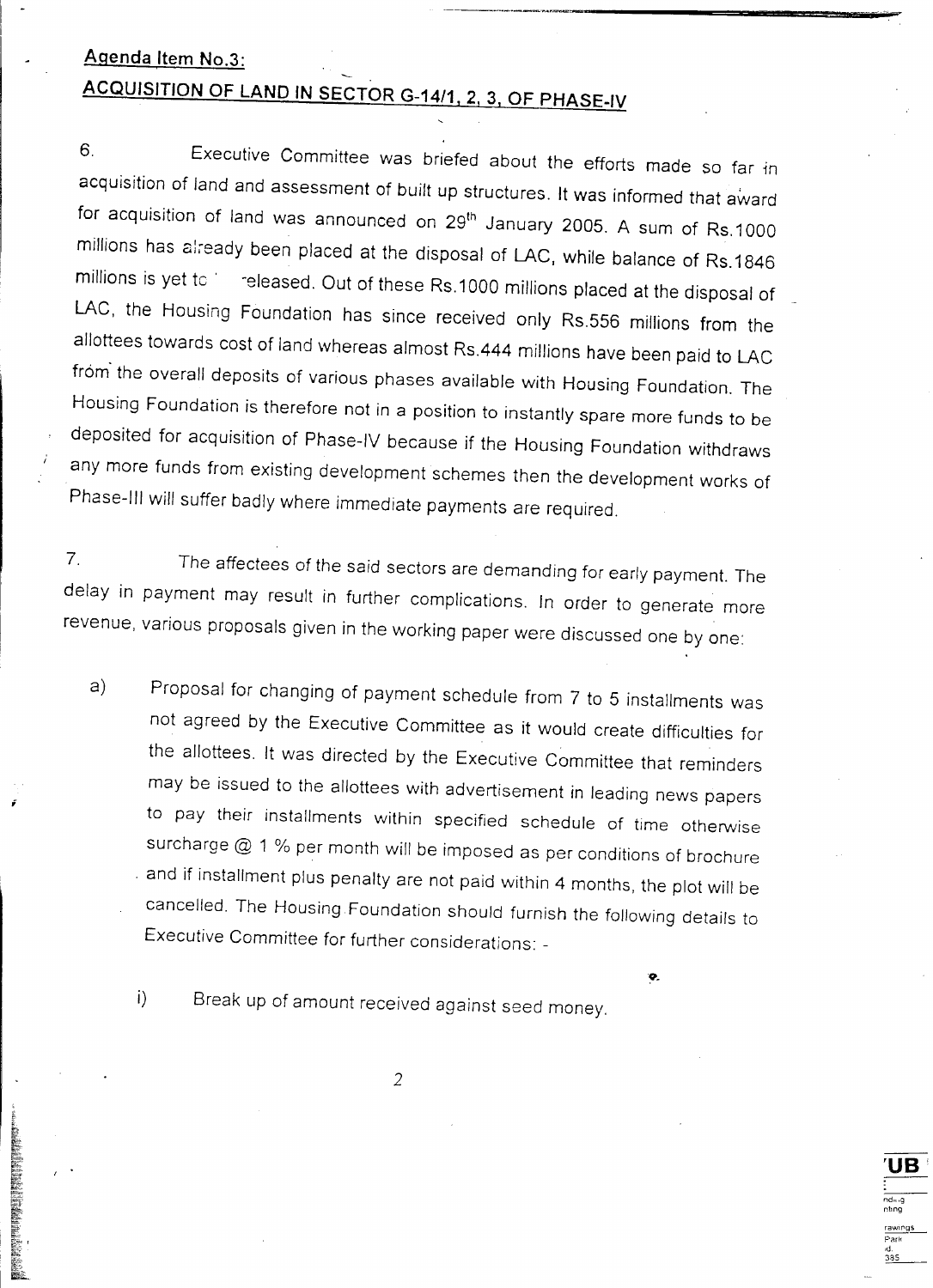- ii) Break up of amount received against 1<sup>st</sup> installmen
- iii) Break up of amount received against 2<sup>nd</sup> installment
- 'b) The proposal to with draw the Intra Court appeals and to implement the judgment of high court in the cases of investors/ property dealers was discussed in detail. The Committee was briefed by the chair about the pleas of the councils of Appealants in the High Court on the basis of Mushariga. The Housing Foundation has engaged a learned counsel to plead the case who is also an Ex-Justice of High Court. The counsel was also scheduled to meet the Chairman Executive Committee soon after hearing fixed on 06-02-2006.
	- . The Executive Committee decided that as a matter of principle, the Housing Foundation will have to fight the case. The matter may, therefore, be brought before the Executive Committee in the next meeting after out come of the first hearing of Intra Court Appeal is received.
	- c) The third proposal was related to taking up the matter at higher level with LAC to accept the release of payment in installments according to the actual disbursement schedule to affectees.

The Deputy Commissioner, Islamabad, who attended the meeting on special invitation, briefed the Executive Committee that arrangements for disbursement of the cost of land to the affectees have been finalized and actual disbursement will commence from the next week. He insisted that the Housing Foundation should deposit remaining payment of land i.e. RS.1840 millions on priority basis so that a smooth process of disbursement of cost of land to affectees could continue .

The Chair pointed out that it took nearly 2 1/2 years for the LAC to make disbursement of the cost of land to the affectees of Phase-III. The Deputy

 $\hat{J}$ 

**rUE**

ind… :nting **Hawing** P~r\( .<br>ad ~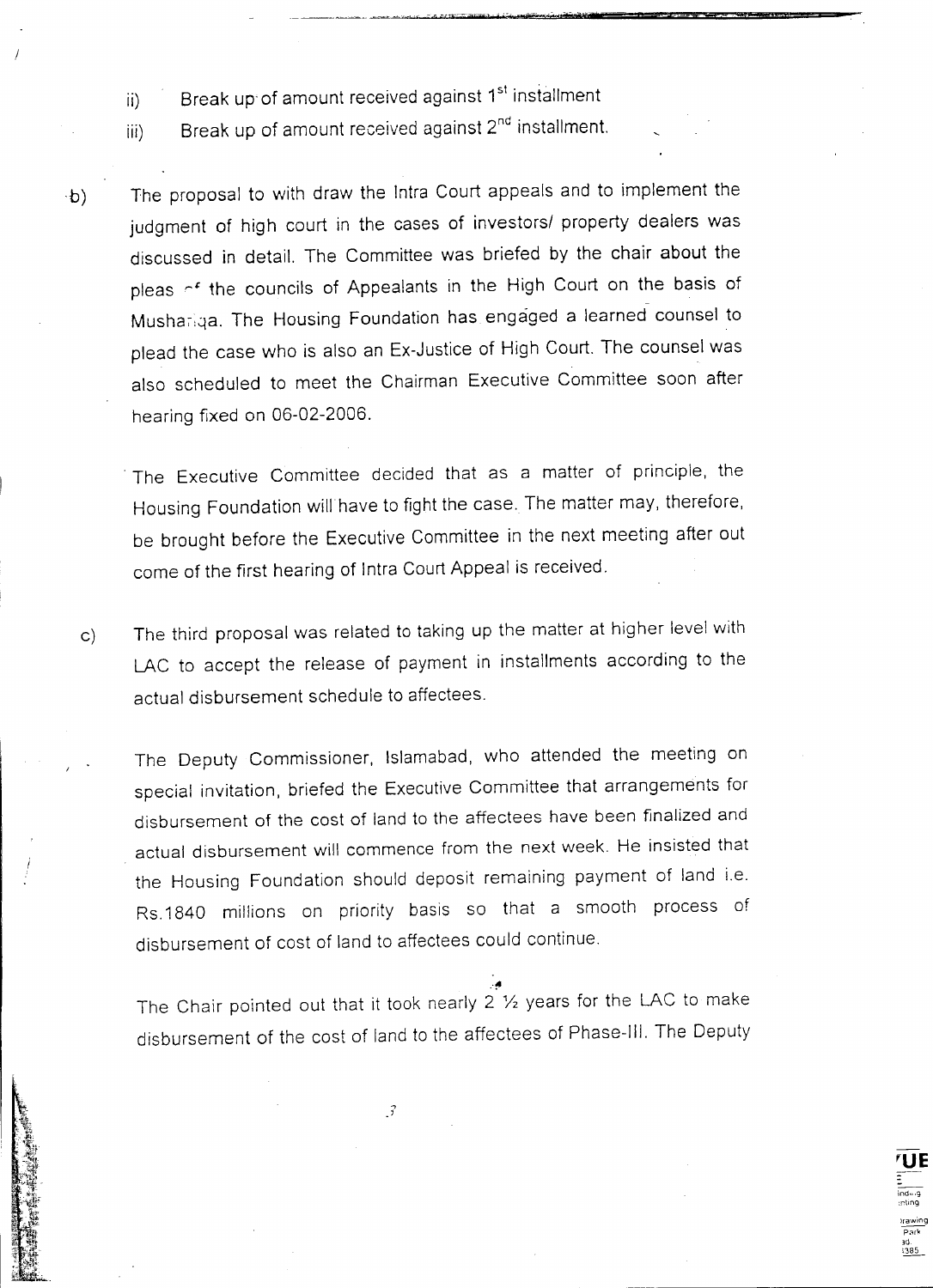Commissioner was, however, assured that next installment of Rs. 500 million will be made available to LAC much before the disbursement of 80% of amount i.e. RS.1000 millions already available with LAC.

On a query the DC informed that negotiations on the rehabilitation of affectees of Built up property of Sector G-14/1 ,2 & 3 are in process. The CDA is . roviding double compensation to the affectees i.e. almost same payment for cost of land as in G-14/1,2,3 plus developed residential plots in 1-14 & 1-15 on discounted rates. Since affectees of G-14/1,2 & 3 are ready to pay only same amount to a registered society that is being demanded by COA in 1-14 & 1-15, it is causing difficulty in shifting of affectees of Built up property and we intend to approach Housing Foundation for help in payment of difference of rate for plots.

On this point the chair clarified that Housing Foundation made no commitment for rehabilitation of affectees. The Senior Joint Secretary, Interior *inquired* that ADCG (Revenue) had intimated that a chunk of land on Motorway had been identified for the affectees. What happened to it?

The AOCG (Revenue) informed that initially Khuda Dad Town was identified but affectees did not agree because they demanded plots on similar locations as CDA Sectors of 1-14 & 1-15 and on the same rates. Next Top City was selected but again affectees did not agree. The . affectees have agreed on Multi Professional Cooperative Society in B-17. This society has agreed that first installment may paid by the allottees after they receive payment of the Built up Property and the plots will also be made transferable. After hectic negotiation by AOCR with the management of the Society, they have got reduced the rate of developed *plot* to RS.3106/- per *Sq.* yd whereas *the COA* is charging RS.1510/- per Sq. yd in I-14 & I-15. The difference in cost for 1200 plots of Size 25' x For (139 sq. yd) will be RS.266 millions, for *which help* form Housir:

4

**(UB** E ii;-:d.. ,g -intlng )rawing I Park ad  $^{13}$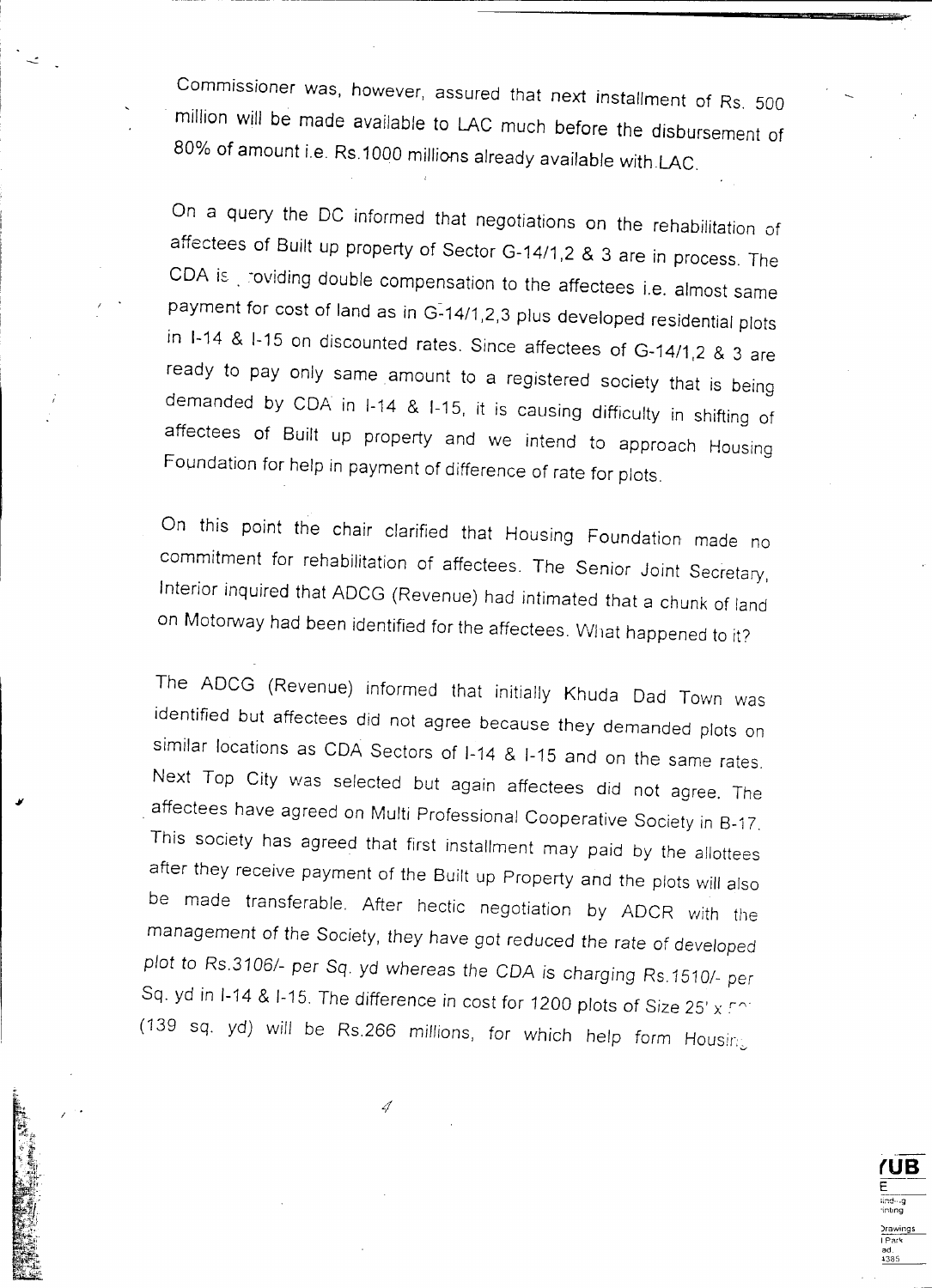Foundation is required. He also informed that the said society has also proposed that they will accept CDA rates from affectees if they are given commercial area in G-14/1,2 & 3 for which they will make payment. On this point the Executive Committee directed to Housing Foundation & ADCG (Revenue) that rate of commercial areas in G-14/1,2 & 3 should be . assessed and put before the next Executive Committee meeting which has b. scheduled on 18-02-2006.

The Executive Committee asked the ADCG (Revenue) to negotiate with both the parties i.e. Affectees & Multi Professional Cooperative Society. The society should reduce their rates further and affectees may be persuaded to pay more for developed plots. The things need to be processed on a fast track and ADCR should submit a working proposition by 15-02-2006, which will also be discussed in the next meeting of Executive Committee to be held on 18-02-2006.

The Executive Committee also conveyed its appreciation on the efforts being made by District Administration for the acquisition of land in Sectors G-14/1.2, 3 & G-15.

#### Agenda Item No.4

### PLANNING OF SECTORS G-14/1, 2, 3 & G-15, ISLAMABAD

8. The Executive Committee was briefed that COA has setup a separate Directorate for Sector development who with the development of G-13 has been stream lined and has become effective. Moreover the Housing Foundation will have to bank *upon* COA for utility services *such* as water supply, *trunk* sewers etc. After completion of development works the *maintenance* will also be carried out by COA therefore development of sectors G-14/1,2 &3and G-15/ 3& 4 may also be got carried out through CDA as in case of Sector G-13 as deposit work so that Pianning of G-*14/1,2,3 and G-15/3,4 is a/so carried out by them.*

5

**(UB** E lind;,.g "ntlng )rawings  $\mathsf{P}$ a: $\mathsf{V}$ ac! >38\_5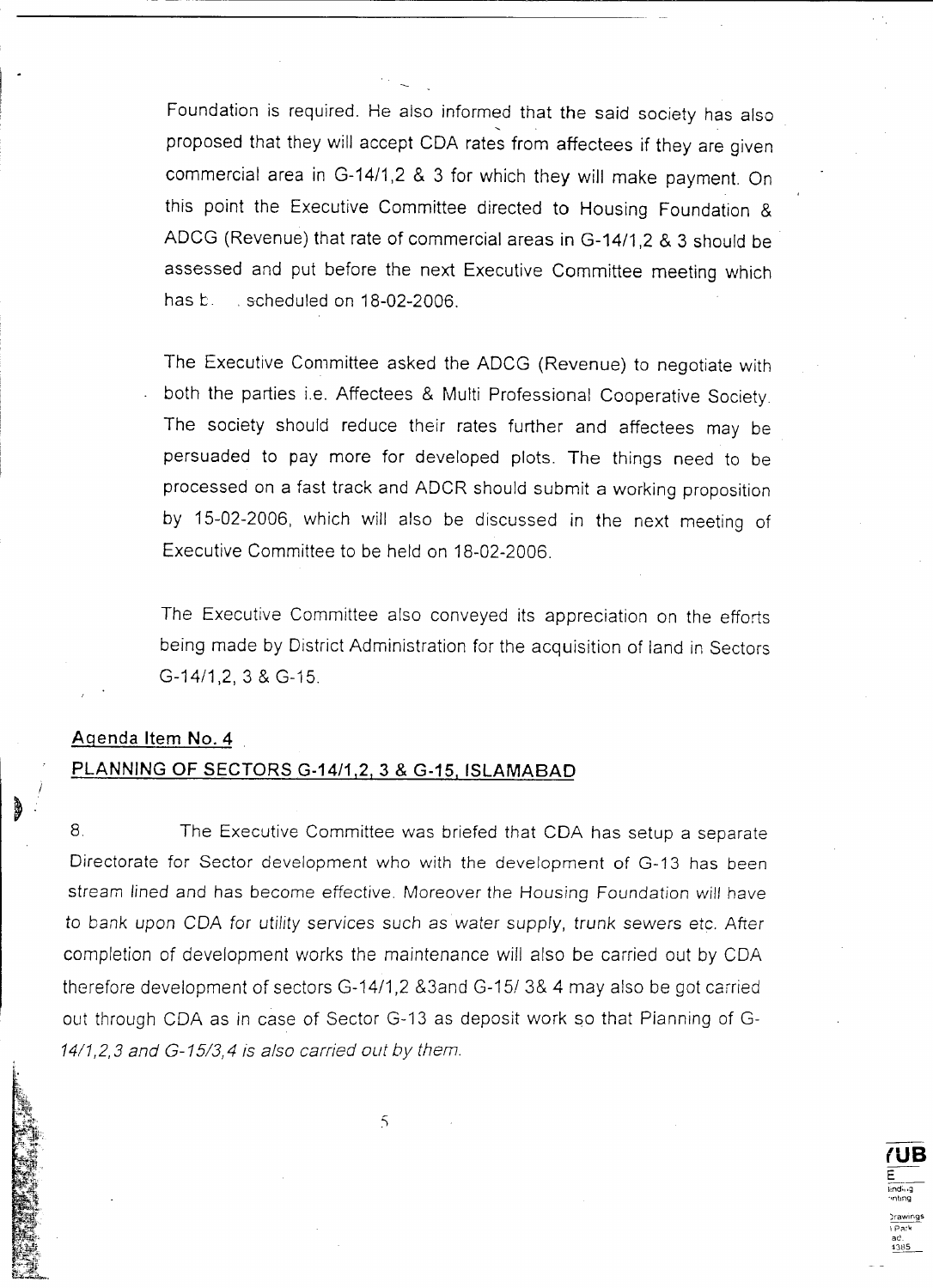9. The Deputy OG Planning COA promised to provide the approved plans within 15 days after the digitized contour plans of the Sectors are made available by FGEHF. The Executive Committee instructed Housing Foundation to handover digitized contour plans to COA by 28-02-2006.

r----------- 1-------------------------------------

10. On query by the chair, the Law Officer of FGEHF informed the Executive Committee that as per conditions of NOC issued by COA, the planning and development of these sectors is to be done through COA as deposit work.

11. The Senior Joint Secretary, Interior showed his concern that COA is already too busy in the development of Sectors 0-12, E-12, 1-14, 1-15,1-16 etc. and if they are also given responsibility for development of Sectors G-14/1 ,2,3 & G-15/ 3 &4, the development work might get neglected. The FGEHF should therefore workout the infrastructure required with in organization and its financial implication so that they could under take sectoral development works on their own.

12. The Executive Committee decided that the Chairman Executive Committee will discuss the development of these sectors with Chairman COA and then the matter will be decided by the Executive Committee.

#### Agenda Item NO.5

#### Allotment of land to the PECHS, Karachi

13. The matter was discussed in detail in  $84<sup>th</sup>$  meeting of Executive Committee. As per decision of Executive Committee, detailed proposals were placed before the Executive committee as fresh Agenda item.

14. On a question by the chair, the DG FGEHF informed the Executive Committee that Board of Revenue Sindh will be having no objection for development

6

 $\mathbf{I}$ E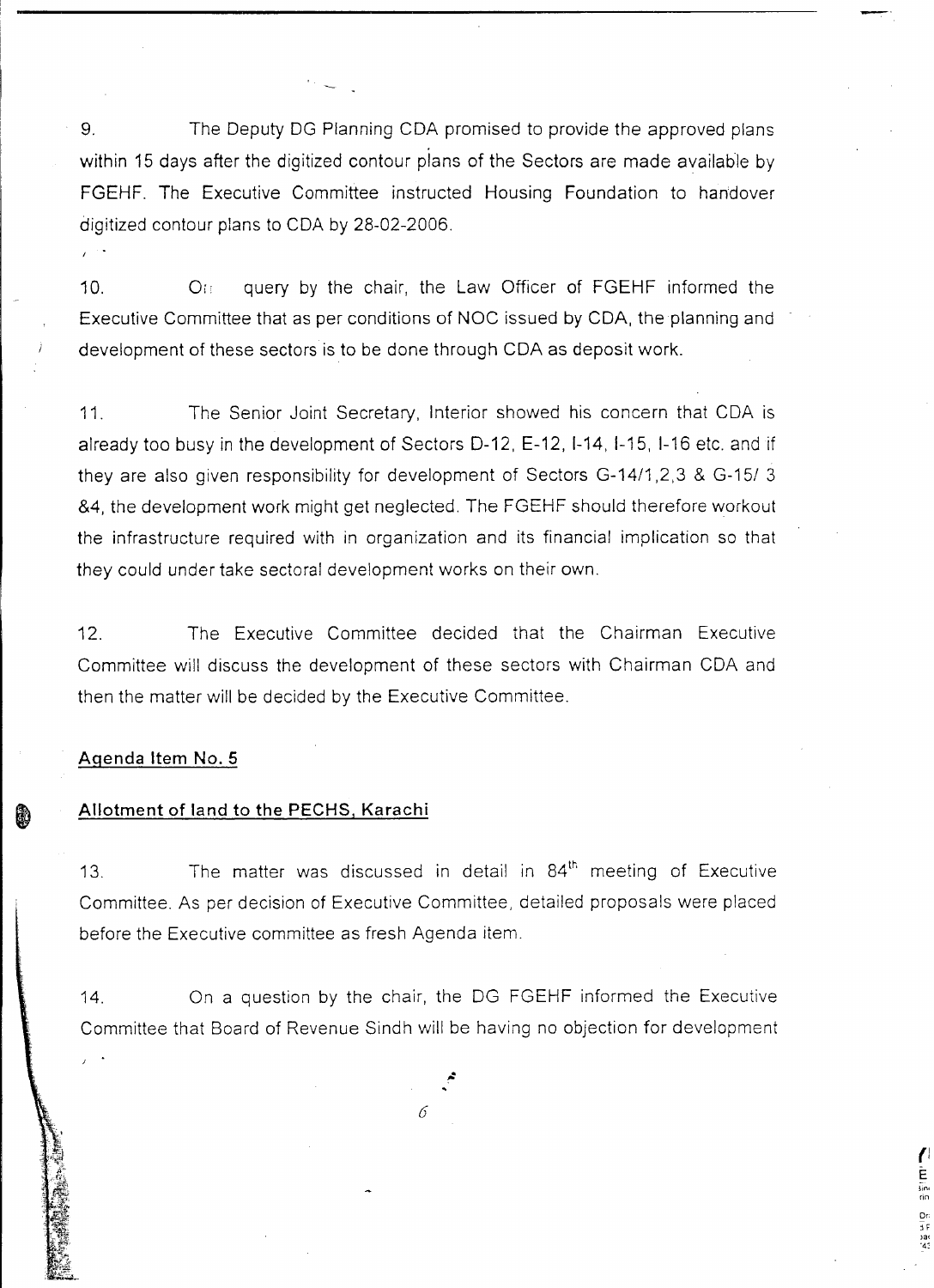of Phase-III of Scheme by PECHS because title of land will remain with FGEHF. The Executive Committee approved the proposal with following conditions:-

- i) PECHS shall bear all the expenses of development including amount payable to Board of Revenue, Sindh.
- ii) PECHS will remove the encroachment from the site, build a boundary wall and de $_i$ <sup>1</sup> y security guards for watch & wards.
- iii) The 30 % of residential plots will be offered to Housing foundation at following terms for allotment to its members.-
	- 10% will be free of cost
	- The cost of remaining 20% will be payable to the society as per actual cost collected from the allottee.
- iv) PECHS shall clear liability of Rs 12.947 Million toward balance amount of cost of land payable to BOR, Sindh.
- v) Title of the land will also remain with Housing Foundation.
- vi) 30% of the commercial plots will also be shared with FGEHF for which Housing Foundation will pay the development charges.
- *<sup>I</sup>* vii) A representative of FGEHF will be included in the -Project Management Committee of PECHS to check costing of development charges and other factors.

## Agenda Item No. 6

# ALLOTMENT OF LEFT OVER PLOTS IN DIFFERENT CATEGORIES IN PHASE-I & /I OF THE HOUSING SCHEME AT KARACHI

15. The case was placed before the Executive Committee in its 84<sup>th</sup> meeting held on 15-11-2005 and it was decided that matter regarding allotment of remaining plots may be deferred and placed before the Executive Committee after approval of Master Plan, which was pending before the KBCA.

7

---------\_.\_----\_.\_-- . ----

**'UE**

nd", r,tlng rawing! Pr,f\<' ,d. :;85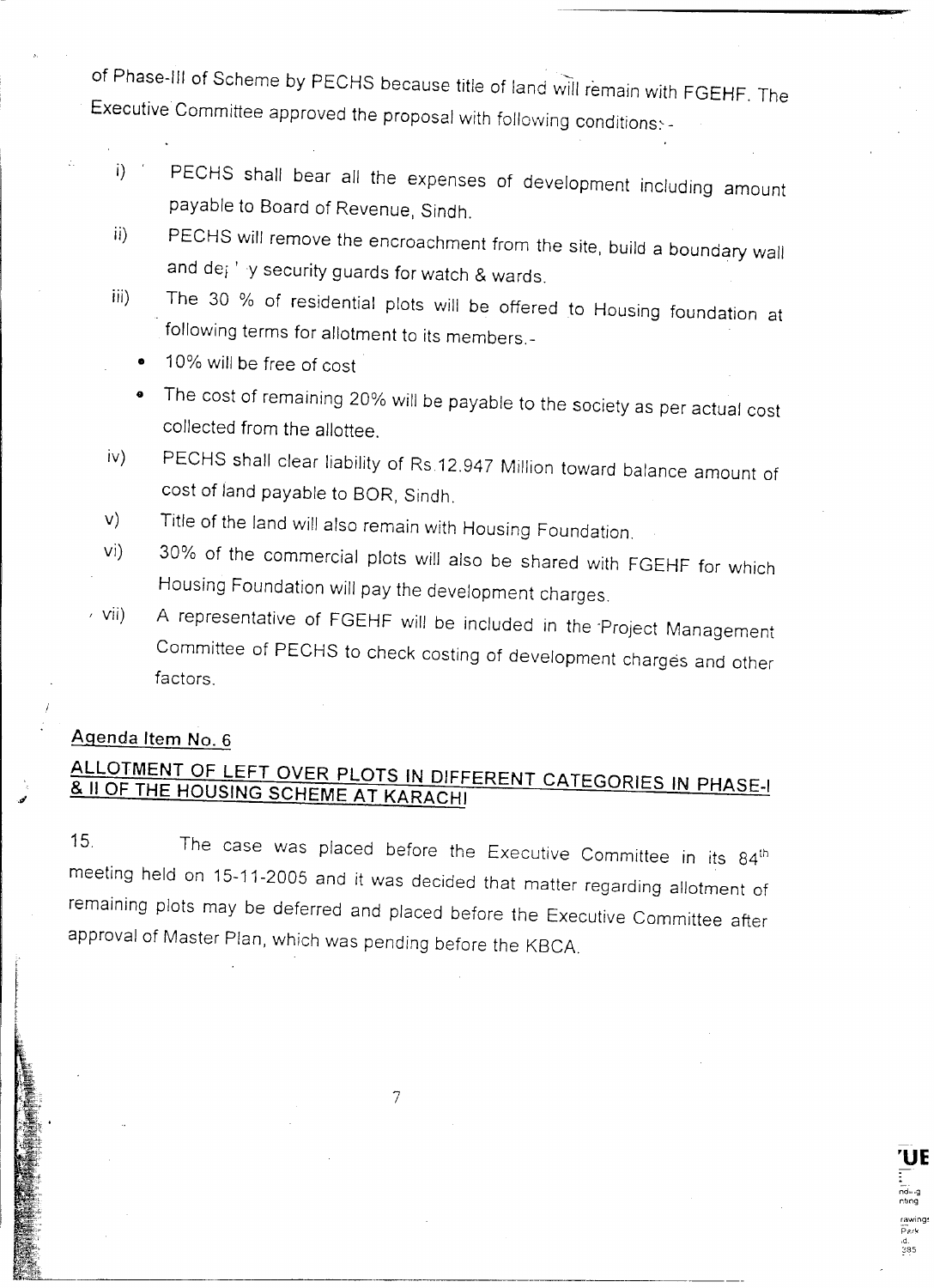16. The DG FGEHF informed the Executive Committee that Master Plan<sup>\*</sup> . has since been approved by the KBCA and presented a copy of approval letter before Executive Committee.

17. The Executive Committee approved the proposal that four Cat-II plots and one Cat-V plot may be allotted against pending applications. However allotment details of these :: plicants of remaining 9 plots of different categories and one constructed house be made while launching the Phase-III of Housing Scheme at Karachi as per laid down criteria of the brochure.

#### **Agenda Item NO.7**

#### **CASE OF MR AJAIB HUSSAIN FOR RESTORATION OF PLOT**

18. in detail. The case of Mr. Ajaib for restoration of plot in Phase-III was discussed

19. It was decided that the request may be pended till decision of the representation to the President against the recommendation of the Federal Ombudsmen.

#### **Agenda Item NO.8**

### **CASE OF MR. KHALID SOHAIL CHEEMA EX-DIRECTOR GENERAL PAK. PWD FOR ALLOTMENT OF CAT-I PLOT IN PHASE-IV UNDER PROFESSIONAL QUOTA RESERVED FOR THE EMPLOYEES OF HOUSING FOUNDATION**

20. The request of Brig. Khalid Sohail Cheema was discussed in detail. The Executive Committee observed that as the applicant was secondment from the Armed forces and according to the respective rules of the scheme, the military / armed forces personnel were not eligible for participation in the scheme, hence .- disagreed with the proposal. / .

 $\mathcal{S}% _{CS}^{(n)}(\theta)=\left( \mathcal{S}% _{CS}^{(n)}(\theta)\right) ^{1-\eta}$ 

**rUB** E ~ind".g rinting Drawing j P?,t.e iad.<br>4385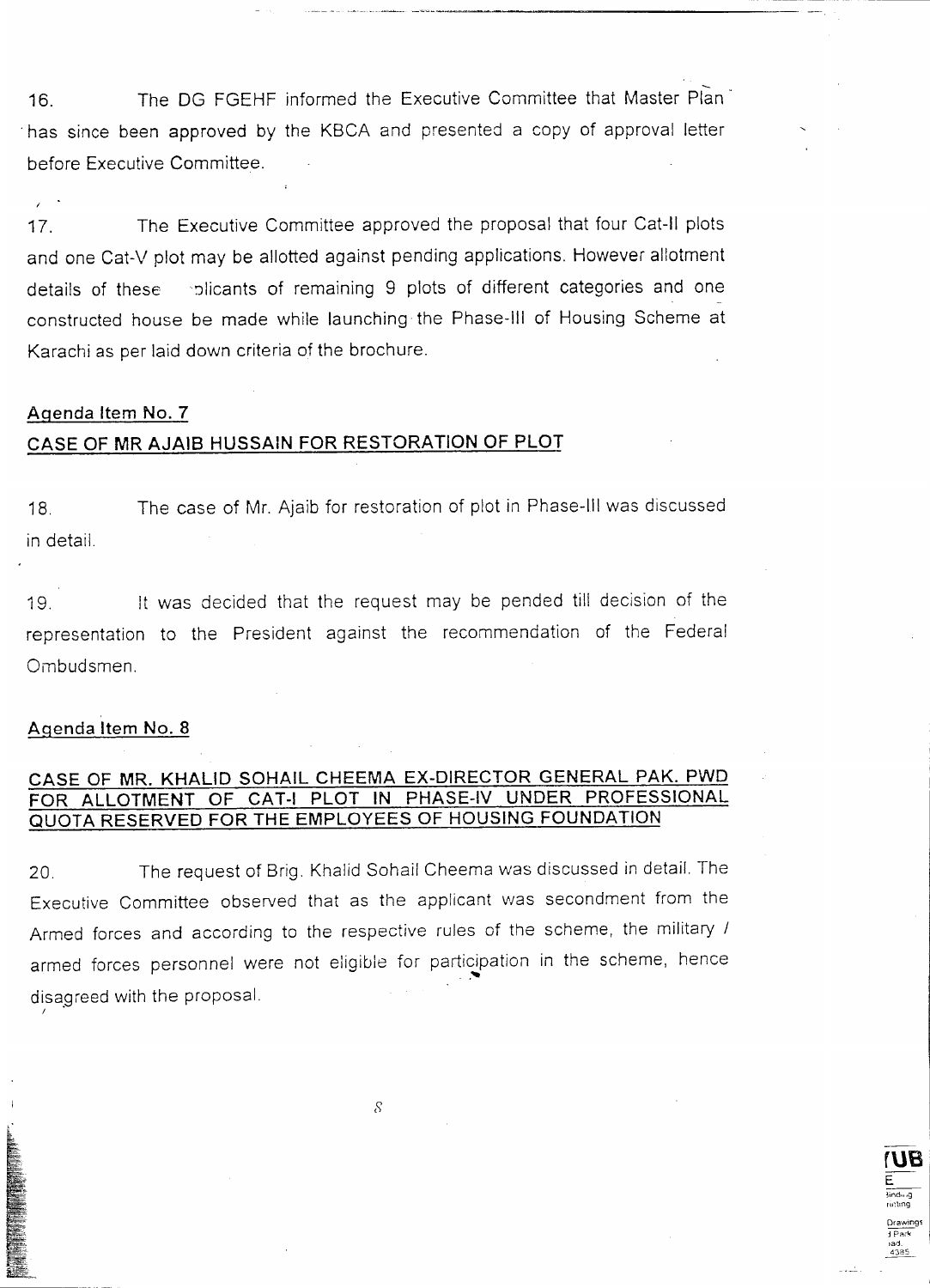# Additional Agenda Item No. 1: SANCTION OF POSTS

The Executive Committee, after detail discussion on the issue, 21. accorded its approval to the sanction of the following posts for the Housing Foundation.

| $\mathbf{1}$ . | - Director (Estate)<br><b>.</b>    | <b>BPS-19</b> | 1 Post |
|----------------|------------------------------------|---------------|--------|
| 2.             | Deputy Director (Estate)           | <b>BPS-18</b> | 1 Post |
| $3_{1}$        | Deputy Director (Finance) BPS-18   |               | 1 Post |
| $\mathbf{4}$ . | Assistant Director (Admn) BPS-17   |               | 1 Post |
| 5 <sub>1</sub> | Assistant Director (Estate) BPS-17 |               | 1 Post |

22. The Executive Committee, however, did not agree with the sanction of posts of Lower Division Clerk and instead of the same, approval to the sanction of fout posts of Upper Division Clerks with computer skills, was granted.

# Additional Agenda Item No. 2

# A DEDICATED SOFT WARE FOR FINANCIAL AND ALLOTTEES MANAGEMENT

23. The Executive Committee was briefed about the urgent need of FGEHF for a dedicated soft ware for Financial and Allottees Managements.

24. The Executive Committee approved the proposal in principle with the direction that the tendering process may be carried out in a transparent manner. The Housing Foundation was further instructed to bring TOR of the required automation task before the Executive Committee in its next meeting scheduled to be held on 18- 02-2006.

> UB. nd…g<br>nting Par' d.  $385-$